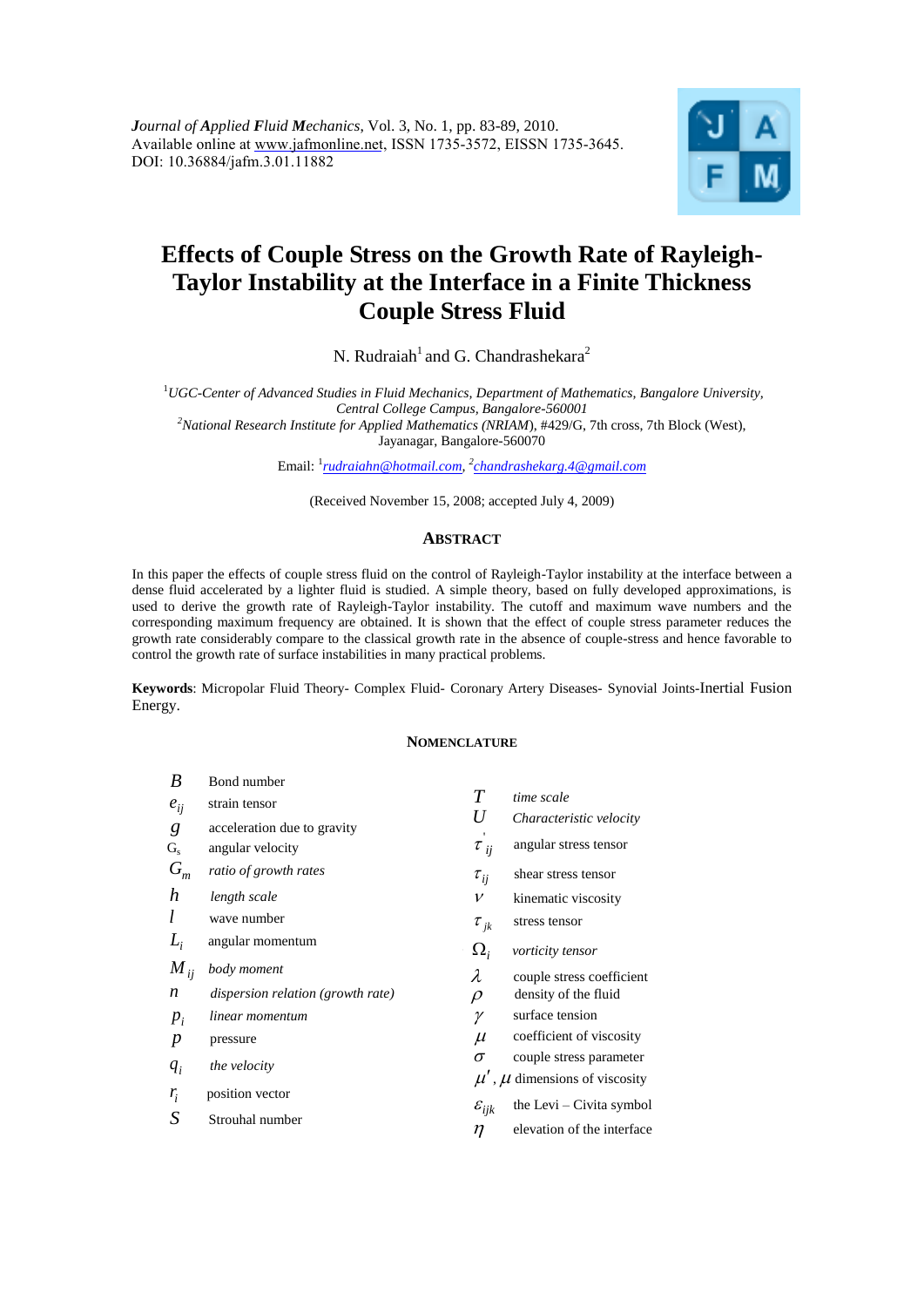# **1. INTRODUCTION**

The interfacial instabilities continue to be the frontier area of research in understanding, control and exploitation of micro fluidic devices. The complex fluid flows through micro channels have been developing rapidly because of their applications in biosciences, physical sciences, in the effective design of artificial organs in biomedical engineering, inertial fusion energy (IFE), solidification process in material science, heat transfer across barriers , friction between surfaces and their mitigation, in adhesion and failure of polymers and so on. For efficient design of artificial organs in human body like synovial joints, endothelium in coronary artery diseases (see Ng *et al.* 2005), efficient extraction of IFE (see Rudraiah, 2003; Rudraiah and Milan, 2007) and so on, it is essential to control the growth rate of surface instabilities. The following three types of surface instabilities are given considerable interest in the literature (see Chandrasekhar, 1961; Rudraiah, 2003),

- 1. Rayleigh-Taylor Instability [RTI]
- 2. Kelvin-Helmholtz Instability [KHI]
- 3. Richtmayer-Meshkov Instability [RMI].

RTI occurs at an interface between highly dense and less dense fluids when the latter are at high pressure. KHI occurs at an interface subject to shear. RMI is regarded as a special case of RTI and it corresponds to the case of shock-accelerated interface. These instabilities are extensively investigated (see Rudraiah and Ng, 2004; Bhatia, 1974) in ordinary Newtonian and electrically conducting fluids. However, the Biomechanical and industrial problems mentioned above involve non-Newtonian fluids (see Sharma and Sharma, 1978 and Rudraiah *et al.* 2000). Sharma and Sharma (1978) have studied RTI using Oldroyed's viscoelastic model, where as Rudraiah *et al.* (2000) have studied RTI using power law model. In biomedical problems for example in synovial joints the synovial fluid is bounded by porous nature of cartilages and in coronary arterial diseases (CAD) the blood in arteries is bounded by porous nature of endothelium the boundaries of the arteries. When joints degenerate the irregular shape of the interface between cartilages and synovial fluid deforms and produce surface instabilities. In CAD the cholesterol and other fat substances will accumulate on the endothelium and form the plaques (i.e. the growth) on the endothelium. If the plaques reach a critical stage it will block the flow of blood in arteries and a cardiologist resort to by-pass or other devices like angiograms and soon. In these days, a high intensity laser is used to melt the plaque. Although the laser melts the plaques, it erodes the endothelium causing surface instability of the RTI type. To prevent such side effects there is a need to understand the growth rate of surface instability of the RTI type.

During the degenerative changes either in synovial joints or in CAD the fluid deforms and produces a spin field due to their micro rotation. The experiments of Christopherson and Dowson (1959), using the solid spheroid model support this. This spin field sets up an anti-symmetric stress known as "Couple stress". Rudraiah *et al.* (1991) have shown, using the

generalized dispersion model of Gill and Sankarasubramanian (1970), the effect of couple stress is to facilitate the loss of hemoglobin, a disease known as haemolysis in the blood. To understand the control of such situation there is a need to study the surface instability of the type RTI. To our knowledge RTI in the design of the above artificial organs in biomedical engineering using a couple stress fluid, a particular case of micro polar fluid, has not been given much attention and the study of it is the main objective of this paper.

To achieve this objective, the plan of this paper is as follows. In section 2, on formulation of the problem, the physical configuration, the basic equations and the required boundary conditions are given. In section 2.1 the solution of the differential equation is obtained by using the lubrication and Stokes approximations. The dispersion relation is derived in section 3 with and without the couple stress effect. To know the nature of the growth rate, the ratio of maximum growth rate to classical growth rate is computed for different values of couple stress parameters and the results are tabulated in Table 1. The growth rate  $n$  is computed for different values of  $\sigma$ ,  $B$  and  $l$  and the results are represented graphically in Figs. 2 and 3. Important conclusions are drawn in the final section.

## **2. FORMULATION OF THE PROBLEM**

The physical configuration, shown in Fig. 1, consists of a thin film of an unperturbed thickness 2h filled with an incompressible viscous couple stress lighter fluid of constant density  $\rho_1$  called Region 1 bounded below by a rigid surface and above by a dense incompressible heavy couple stress fluid of density  $\rho_2$  called the Region 2, with the interface at  $y = h$ .

The rheological properties of physiological fluids like synovial fluid in synovial joints, blood flow in arteries reveal that viscosity varies nonlinearly with concentration exhibiting either shear thinning or shear thickening behaviour. This is one of the non-Newtonian fluid flow properties. Most of the existing literature (see Fung, 1981; Rudraiah, 1998) on this is silent about micro motions, micro rotation and deformations. These are taken into account in this paper using a couple stress fluid as a particular case of micropolar fluid theory developed by Eringen (1966) as described by Rudraiah *et al.* (1998). The basic equations for this fluid are

The conservation of mass for an incompressible fluid

$$
\frac{\partial q_i}{\partial x_i} = 0 \tag{1}
$$

The conservation of linear momentum:

$$
\rho \frac{Dq_i}{Dt} = \frac{\partial \tau_{ij}}{\partial x_j} + \pi_i + \rho f_i \tag{2}
$$

Conservation of angular momentum: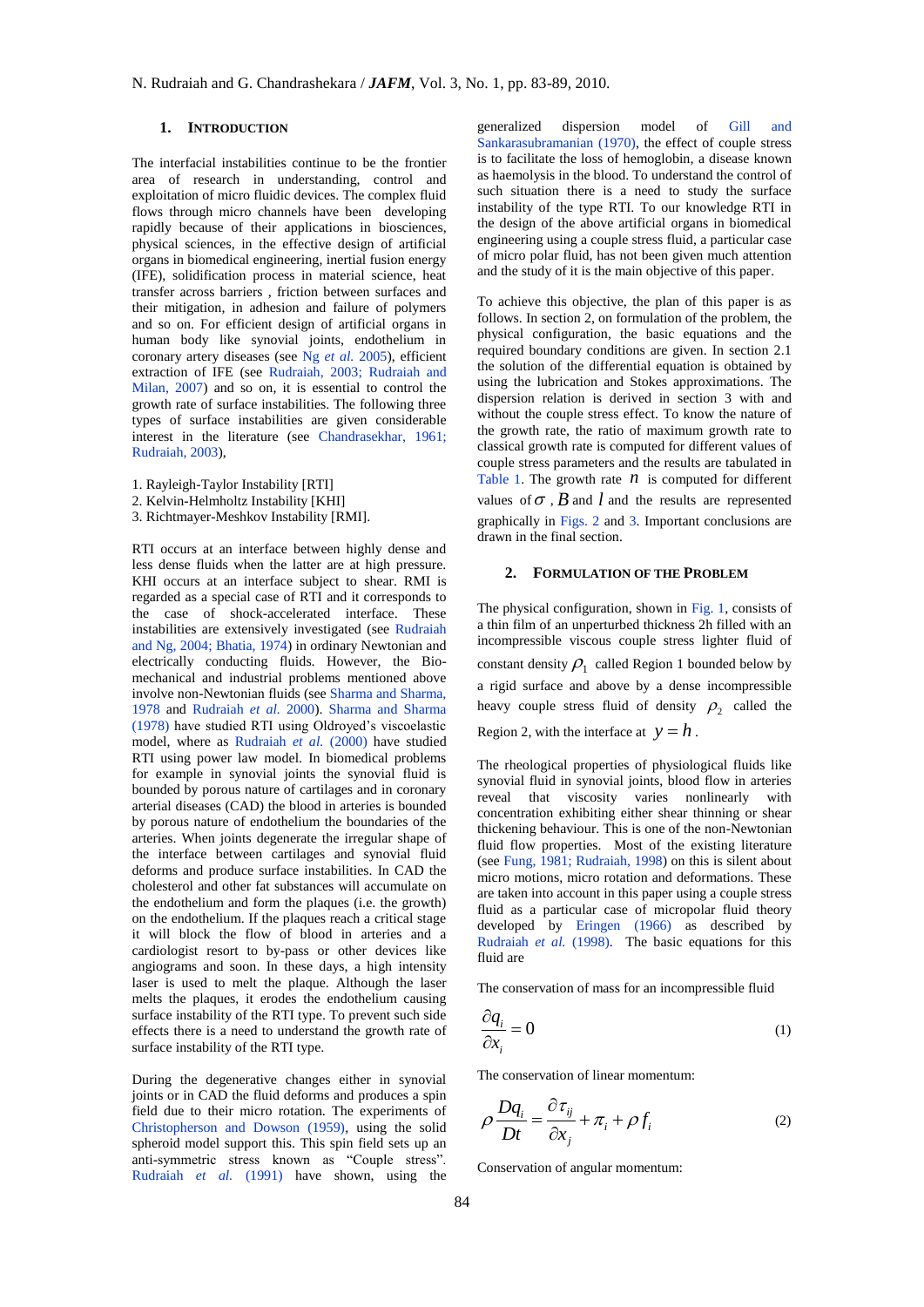Angular momentum is usually defined as the moment of the linear moment. If  $r_i$  is the position vector of the particles and

$$
p_i = \rho q_i \tag{3}
$$

is the linear momentum, then the angular momentum,  $L_i$ , is

$$
L_i = \varepsilon_{ijk} r_i p_k \tag{4}
$$

where 
$$
\varepsilon_{ijk}
$$
 is the Levi – Civita symbol defined as  
\n
$$
\varepsilon_{ijk} = \begin{cases}\n1 & \text{if } i, j, k \text{ take values in cyclic order} \\
-1 & \text{if } i, j, k \text{ take values in acyclic order} \\
0 & \text{if two or all of } i, j, k \text{ take the same value}\n\end{cases}
$$

The conservation of angular momentum, neglecting the body couple and contact couples (see Rudraiah, 1998) can be obtained, by taking the cross product of  $r_i$  with

Eq. (2), and using Eq. (3), in the form  
\n
$$
\varepsilon_{ijk} r_i \frac{\partial p_k}{\partial t} + \varepsilon_{ijk} r_i \frac{\partial q_j}{\partial x_k} p_k = \varepsilon_{ijk} r_i \frac{\partial r_{jk}}{\partial x_k} + \varepsilon_{ijk} \rho r_i f_k
$$
\n(5)

In Eqs. (1) to (5),  $q_i$  (i=1, 2, 3) are the velocity components,  $\tau_{jk}$  is the stress tensor and  $\rho f_k$  is the body force.

We note that the limitations encountered in the continuum theory are the lack of taking into account the micro rotation of hyaluronic acid (HA) molecules present in synovial fluid. In that case, the intrinsic motions of the micro elements must be taken into account because the microelement motions and deformations play a significant role in deriving the required constitutive equations. In such situations, the Eringen's (1966) "micro polar fluid" theory is useful and he showed that the couple stress theory results as a special case of micro polar fluid theory when the micro rotation vector is constrained equal to the fluid bulk vorticity through out the flow field, and the deformation of the fluid microelements is considered to be very small. Then, the constitutive equations for couple stress fluid, following Stokes (1968) as in Rudraiah (1998), are

$$
\tau_{ij} = (-p + \mu' e_{kk}) \delta_{ij} + 2\mu e_{ij},
$$
\n(6)

(the shear stress tensor)

$$
\tau'_{ij} = -2\lambda \Omega_{ij,kk} - \frac{\rho}{2} \varepsilon_{ijs} G_s, \qquad (7)
$$

(the angular stress tensor)

$$
M_{ij} = 4\lambda \Omega_{j,i} + 4\lambda' \Omega_{i,j}
$$
 (8)

$$
e_{ij} = \frac{1}{2} \left( \frac{\partial q_i}{\partial x_j} + \frac{\partial q_j}{\partial x_i} \right)
$$
 is the strain tensor (9)

$$
\Omega_i = \varepsilon_{ijk} q_{k,j} = \frac{1}{2} \left( \frac{\partial q_i}{\partial x_j} - \frac{\partial q_j}{\partial x_i} \right)
$$
(10)

(is the vorticity tensor)

 $G_s$  is the angular velocity vector and the  $M_{ij}$  is the body moment.

Here the dimensions of  $\mu'$  and  $\mu$  are those of viscosity and  $\lambda$  and  $\lambda'$  are those of momentum. The ratio  $\frac{\lambda}{\lambda}$  $\mu$ has the dimensions of length squared.

For an incompressible fluid, when the body moments are absent, the basic equations of motion for couple stress fluid, using Eqs. (5) to (7), following Rudraiah (1998), are

$$
\rho \left( \frac{\partial q_i}{\partial t} + q_i \frac{\partial q_i}{\partial x_j} \right) = -\frac{\partial p}{\partial x_i} + \mu \frac{\partial^2 q_i}{\partial x_i^2} - \lambda \frac{\partial^4 q_i}{\partial x_i^4}
$$
(11)

These equations have to be solved satisfying the no-slip and couple stress boundary conditions given in the subsequent section.

#### **2.1 Solution of the Problem**

To study the problem of Rayleigh Taylor instability posed in this paper, we consider the fully developed, steady and unidirectional flow of lighter couple stress fluid in Region 1 accelerating the heavy dense couple stress fluid in Region 2. To obtain the required equations, we use the following combined lubrication and stokes approximations:

1. The thickness  $2h$  of the lighter fluid is much smaller than the thickness  $H$  of the dense fluid above the interface, that is

$$
2h \ll H \tag{12}
$$

2. The Strouhal number,  $S$ , which is the measure of the local acceleration to the inertial acceleration, is

$$
S = \frac{L}{UT} << 1
$$
 (13)

Here  $U = \frac{V}{L}$  is the characteristic velocity,  $V = \frac{\mu}{\rho}$ the kinematic viscosity,  $L = \sqrt{\frac{\gamma}{c}}$  $=\sqrt{\frac{\gamma}{\delta}}$  the characteristic length,  $\gamma$  the surface tension,  $\delta = g(\rho_1 - \rho_2)$  and  $T = \frac{\mu \gamma}{h^3 \delta^2}$  $\mu\gamma$  $=\frac{\mu}{h^3 \delta^2}$  is the characteristic time scale. The assumption (13) enabled us to neglect the local acceleration term  $\frac{\partial q_i}{\partial q_j}$ *t*  $\partial$  $\frac{\partial u}{\partial t}$  in Eq. (11).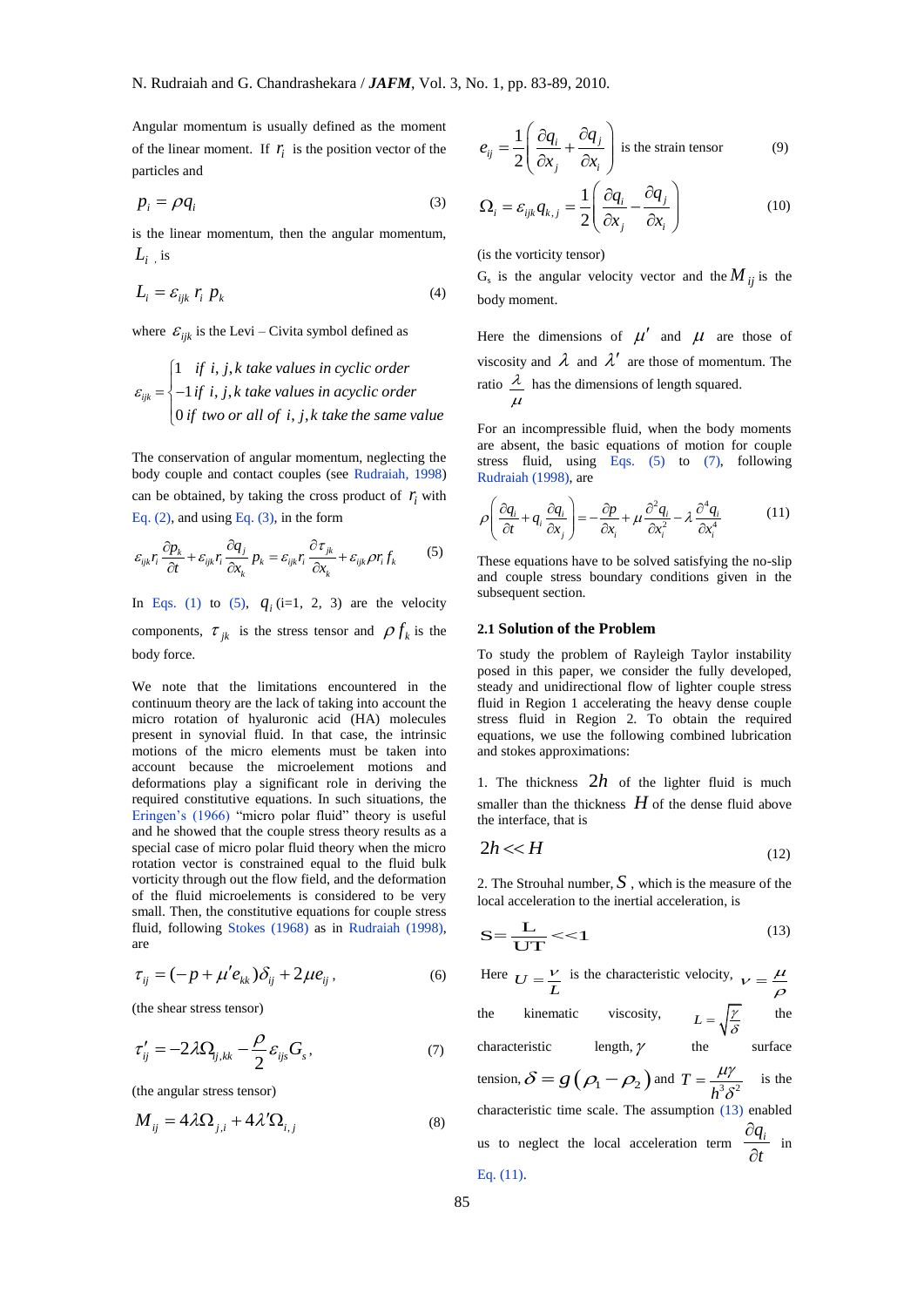3. We consider high viscous couple stress fluid so that inertial acceleration term in Eq.  $(11)$ , can be neglected comparing with viscous term.

4. The interface elevation,  $\eta$ , is assumed to be small compared with film thickness 2*h* that is

$$
\frac{\eta}{h} < 1
$$

These assumptions enabled us to use the creeping flow approximation which allows us to neglect certain terms in the perturbation equation to obtain linear equations for the interface elevation.

Under these assumptions, for a two dimensional flow the basic Eqs.  $(11)$  and  $(1)$ , respectively reduce to the form

$$
0 = -\frac{\partial p}{\partial x} + \mu_f \frac{\partial^2 u}{\partial y^2} - \lambda \frac{\partial^4 u}{\partial y^4}
$$
 (14)

$$
0 = -\frac{\partial p}{\partial y} \tag{15}
$$

$$
0 = \frac{\partial u}{\partial x} + \frac{\partial v}{\partial y} \tag{16}
$$

These equations are solved using the following boundary and surface conditions:

The no-slip boundary condition at the rigid surface

$$
u, v=0 \quad at \quad y=-h \tag{17}
$$

The interfacial boundary condition

$$
\frac{\partial u}{\partial y} = 0 \text{ at } y = h \tag{18}
$$

The couple stress boundary condition

$$
\frac{\partial^2 u}{\partial y^2} = 0 \text{ at } y = \pm h \tag{19}
$$

The dynamic surface condition at the interface

$$
p = -\delta \eta - \gamma \frac{\partial^2 \eta}{\partial x^2} \quad at \quad y = h \tag{20}
$$

The kinematic surface condition at the interface

$$
v = \frac{\partial \eta}{\partial t} + u \frac{\partial \eta}{\partial x} \text{ at } y=h
$$
 (21)

For the linear case the above Eq. (21) reduces to the form

$$
v = \frac{\partial \eta}{\partial t} \quad at \quad y = h \tag{22}
$$

Making Eqs. (14) to (22), dimensionless, using the scales, h for length,  $\delta h$  for pressure,  $\left(\frac{\delta h^2}{\mu_f}\right)$  for *f*  $\mu$ 

velocity and  $\left(\frac{\mu_f}{\delta h}\right)$  $\mu$  $\left(\frac{\mu_f}{\delta h}\right)$  for time, we get

$$
\frac{\partial^4 u}{\partial y^4} - \sigma^2 \frac{\partial^2 u}{\partial y^2} = -\sigma^2 \frac{\partial p}{\partial x}
$$
 (23)

where 
$$
\sigma^2 = \frac{\mu_f h^2}{\lambda}
$$
 is the couple stress parameter.

Solution of Eq.  $(23)$ , using the dimensionless form of

boundary conditions (17) to (22), is  
\n
$$
u = \left[\frac{1}{\sigma^2} \left(1 - \frac{\cosh \sigma y}{\cosh \sigma}\right) - \left(\frac{1 - y^2}{2}\right) - (1 + y)\left(1 - \frac{\tanh \sigma}{\sigma}\right)\right] \frac{\partial p}{\partial x}
$$
\n(24)

#### **2.2 Dispersion Relation**

Integrating Eq.  $(16)$ , over the limits  $-1$  to 1 and using the condition  $(17)$ , we get

$$
v(1) = -\int_{-1}^{1} \frac{\partial u}{\partial x} dy
$$
 (25)

Then using Eq. (24), and integrating, we get

$$
v(1) = \eta_0 e^{ikx + m} \left[ \frac{2}{3} + \frac{2(\sigma^2 - 1)}{\sigma^2} \left( 1 - \frac{\tanh \sigma}{\sigma} \right) \right] \frac{\partial^2 p}{\partial x^2} \quad (26)
$$

Making Eq. (22), dimensionless using the scales defined above and assuming the normal mode solution of the form  $\eta = \eta_0 e^{ikx + nt}$ , we get

$$
v(1) = n\eta_0 e^{ik+nt} \tag{27}
$$

From Eq. (26), with normal mode solution and using

Eq. (27), we get the dispersion relation in the form  
\n
$$
n = \left\{\frac{1}{3} - \frac{6(1 - \sigma^2)\left(1 - \frac{\tanh \sigma}{\sigma}\right) - \sigma^2}{3\sigma^2}\right\} l^2 \left(1 - \frac{l^2}{B}\right)
$$
\n(28)

where  $B = \frac{\delta h^2}{2}$ γ  $=$   $\frac{\partial h}{\partial n}$  is the Bond number and *n* is the

growth rate in the presence of couple stress effect.

In the absence of couple stress, that is  $\lambda \rightarrow 0$  (that is  $\sigma^2 \to \infty$ ), the dispersion relation Eq. (28), reduces to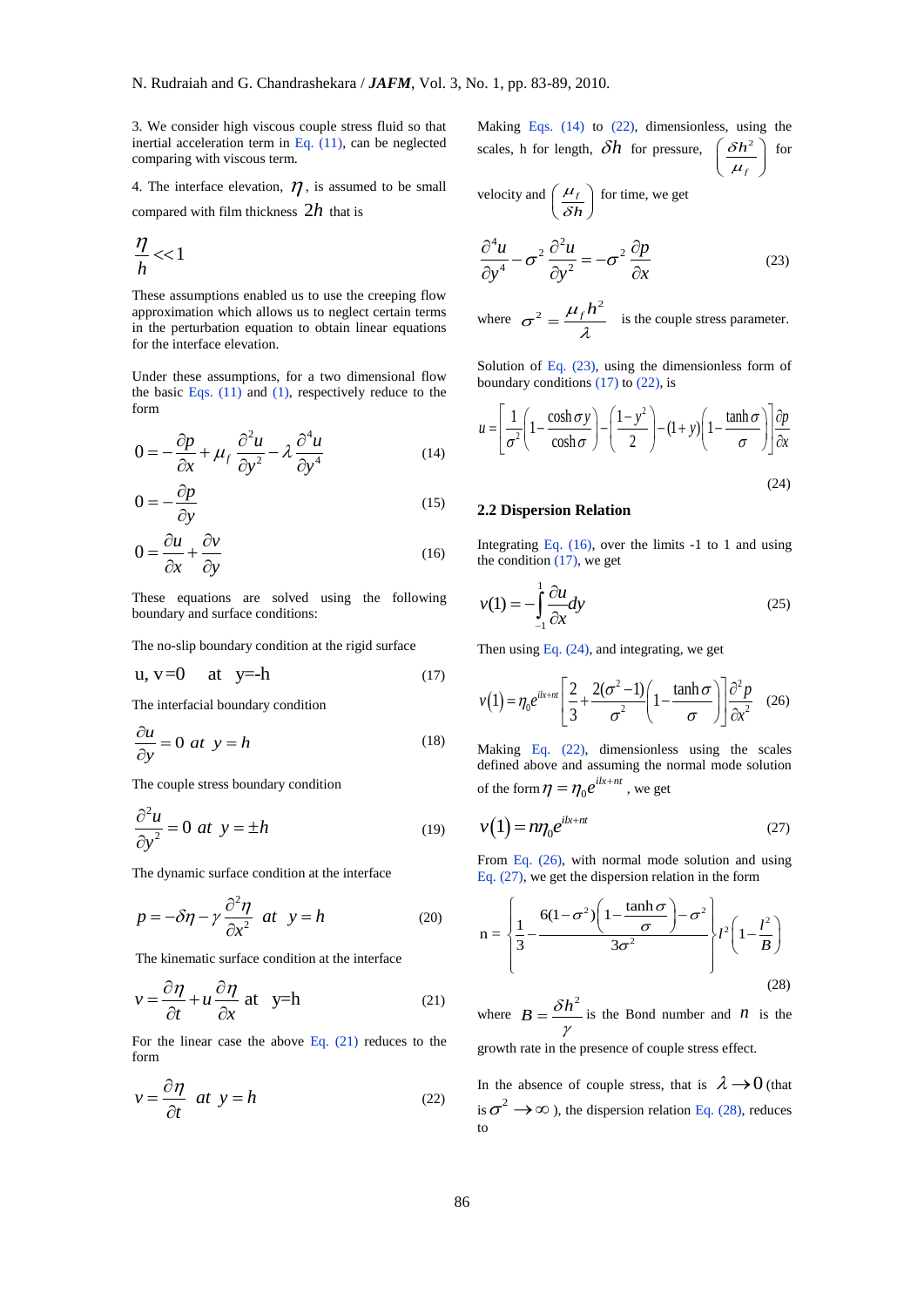$$
n_b = \frac{l^2}{3} \left( 1 - \frac{l^2}{B} \right) \tag{29}
$$

which is the expression given by Babchin *et al.* (1983). Then Eq. (28), can be written as

$$
n = n_b - \beta l v_a \tag{30}
$$

where  $n$  is the growth rate of the interface,  $l$  is the

wave number, 
$$
\beta = \frac{1}{\sigma^2}
$$
  

$$
v_a = \left[2(1-\sigma^2)\left(1-\frac{\tanh \sigma}{\sigma}\right)-\frac{1}{3}\right]l\left(1-\frac{l^2}{B}\right)
$$

the velocity across the ablation front,  $\sigma$  the couple stress parameter and  $n_b$  is given in Eq. (29).

#### **3. DISCUSSION AND CONCLUSIONS**

The linear RTI of an incompressible viscous couple stress fluid in a thin film shell bounded below by a rigid surface and above by a dense incompressible heavy couple stress fluid of high density is studied using normal mode technique. The dispersion relation given by Eq. (30) is derived.

By setting  $n = 0$  in the dispersion relation (28), we get the critical cut-off wave number as

$$
l_{ct} = \sqrt{B} \tag{31}
$$

The maximum wave number  $l_m$ , obtained from

Eq. (28), by setting 
$$
\frac{\partial n}{\partial l} = 0
$$
, is  

$$
l_m = \frac{l_{ct}}{\sqrt{2}}
$$
(32)

We note that relations  $(31)$  and  $(32)$  are true even in the absence of couple stress effect and for convenience we call them as classical results.

The maximum growth rate, obtained from Eq. (28), using Eq.  $(32)$ , is

$$
n_m = \frac{B}{2} \left( \frac{\sigma^2 - 1}{\sigma^2} \right) \left( 1 - \frac{\tanh \sigma}{\sigma} \right)
$$
 (33)

Similarly, from Eq.  $(29)$ , using Eq.  $(32)$ , we get the maximum classical growth rate as

$$
n_{m_b} = \frac{B}{2} \tag{34}
$$

The ratio of the growth rates,  $G_m$ , obtained from Eqs. (33) and (34), is

$$
G_m = \frac{n_m}{n_{m_b}} = \left(1 - \frac{1}{\sigma^2}\right) \left(1 - \frac{\tanh \sigma}{\sigma}\right) \tag{35}
$$

This  $G_m$  is computed for different values of couple stress parameter  $\sigma$  and the results are tabulated in Table 1. The percentage of reduction and values of *Gm*

are compared with those give by Takabe *et al.* (1985), Rudraiah (2003) and Rudraiah and Milan (2007) and we conclude that the reduction of the growth rate by couple stress fluid is more significant that those obtained by these authors. In particular, we note that the maximum reduction of growth rate is 99% for  $\sigma$  =1.01, compared to 45% reduction predicted by Takabe *et al.* (1985). Thus, the presence of couple stress is very effective in reducing the asymmetry in IFE target caused by fusing Deuterium and Tritium (D-T) and hence facilitates to increase the efficiency of extraction of IFE by fusing D-T. These results are also useful in the effective design of artificial organs. For example, in removing plaques (that is growth) formed on the endothelium, the walls of the coronary artery and thus helps in controlling the coronary artery diseases.

The frequency  $\hat{n}$  given by Eq. (28) is computed for different values of  $\sigma$  and B and the results are graphically represented in Figs. 2 and 3. Figure 2 is the graph of  $n$  versus  $\ell$  for different values of  $\sigma$ . From this Fig. 2, it is clear that a decrease in  $\sigma$  (that is increase in  $\lambda$ ) decreases the growth rate and hence makes the RTI more stable. Figure  $3$  is the graph of  $n$ versus *l* for different values of Bond number B, which

is the reciprocal of surface tension. The increase in B implies decrease in surface tension. In this Fig. 3 the frequency,  $n$  increases with an increase in B implying decrease in surface tension. That is decrease in surface tension make the system more stable as expected on physical grounds.

### **ACKNOWLEDGEMENTS**

This work is supported by ISRO under the research projects no. ISRO/RES/2/338/2007-08 and ISRO/RES/2/335/2007-08. ISRO's financial support to carry this research is gratefully acknowledged. One of us (G.Chandrashekara) gratefully acknowledges ISRO for providing JRF under the above project

## **REFERENCES**

- Babchin, A.J, A.L. Frenkel and B.G. Levich (1983). Non-linear saturation of Rayleigh-Taylor instability in a thin film. *Phy. Fluids* 26, 3159.
- Bhatia, P.K. (1974). Rayleigh-Taylor instability of two viscous superposed conducting fluids. *Nuovo Cim*. 19B, 161.
- Chandrasekhar, S. (1961). *Hydrodynamic and hydromagnetic stability*. Dover Publication, New York.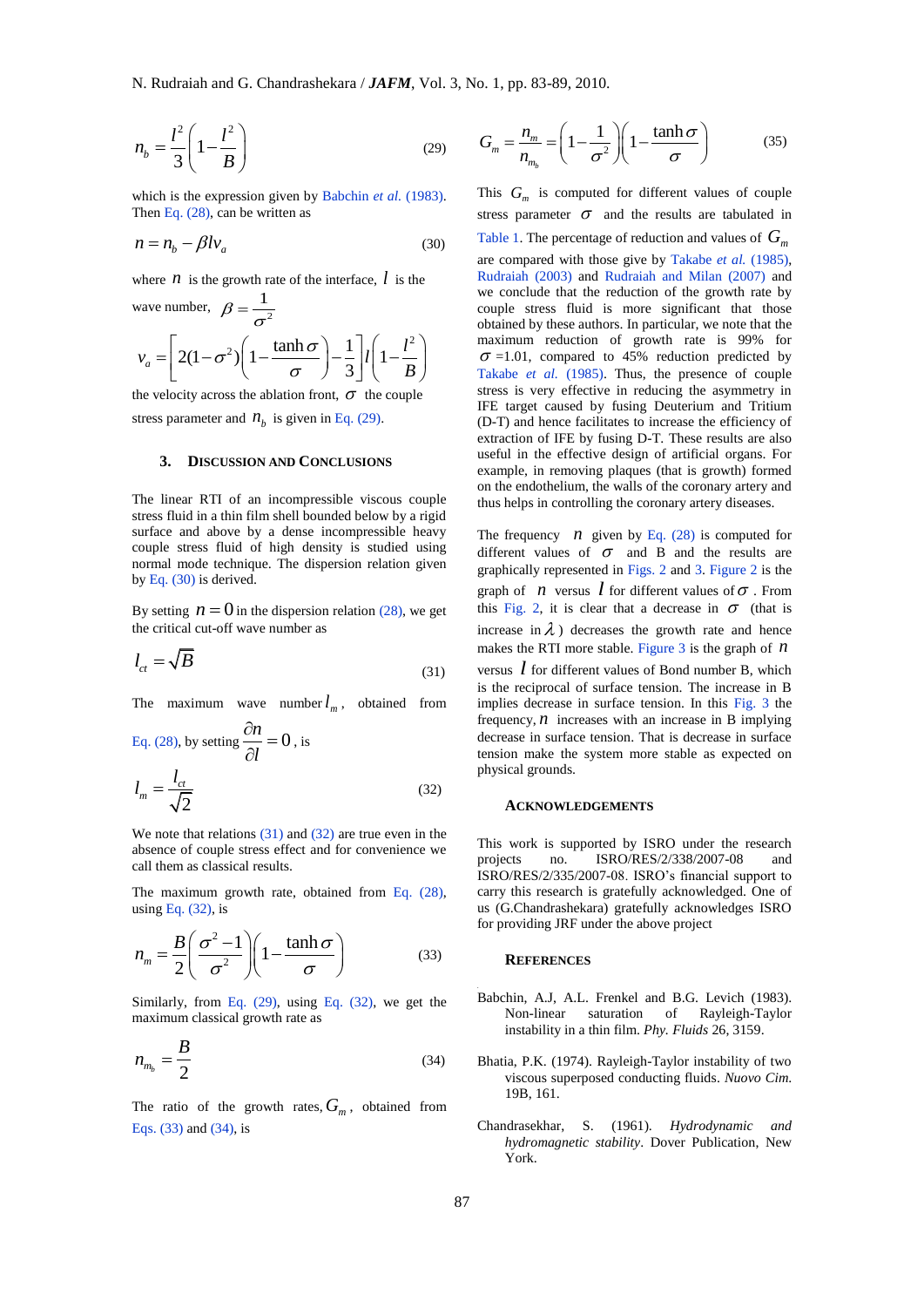- Christperson, D.C. and Dawson (1959). An example of minimum energy dissipation in viscous flows. *Proc. Ray. Soc*. A251, 550.
- Eringen, A.C. (1966). Theory of Micropolar Fluids. *J. Math. Mech.* 16, 1.
- Fung, Y.C. (1981). *Biomechanics.* Springer *and Verlag*, New York.
- Gill and Sankarasubramanian (1970). Exact analysis of unsteady convective diffusion. *Proc. Ray. Soc*. A316, London, 347.
- Ng, C.O., N. Rudraiah, C. Nagraj and H.N. Nagraj (2005). Electrohydrodynamic dispersion of macromolecular components in nanostructure biological bearing. *J. of Energy, Heat and Mass Transfer* 27, 39.
- Rudraiah, N. and C.O. Ng (2004). A model for manufacture of nanostructure of nano size smart material free from impurities. *Current Sci.* 86, 8.
- Rudraiah, N. (2003). Effect of porous lining on reducing the growth rate of Rayleigh-Taylor instability in the inertial fusion energy target. *Fusion Sci., and tech.*43**,** 307-311.
- Rudraiah, N., P. Sridharan and T. Desai (2003). Laser driven ablative surface instability in the inertial fusion energy. *Int. J. Applied Mech. and* Engg. 8(4), *665-676*.
- Rudraiah, N., S. Prema and S. Bhargava (2000). Rayleigh-Taylor instability in a finite thickness of a non-Newtonian fluid. *Applied Mech. and Engg.*5(2), *315-327.*
- Rudraiah, N. (1998). Anatomy and Biomechanics of Synovial Joints – Part II Mathematical Modelling. *Recent trends in Basic and Applied anatomy* 37- 105, edited by I. M. Thomas, K. Srinivasa, Rajeshwari, SayeeRajangam, published by Rajeev Gandhi University of Health Science, Karnataka*.*
- Rudraiah, N., S. Kantha and M.N. Manonmani (1998). Anatomy and Biomechanics of Synovial Joints: Part I. *Recent Trends in Basic and Applied Anatomy as in Reference* above, 1-9.
- Rudraiah, N., S.R. Kasiviswanath and P.N. Kaloni (1991). Generalized dispersion in a synovial fluid of human joints. *Biorheology* 28, 207-219.
- Sharma and K.C. Sharma (1978). Rayleigh-Taylor instability of two superposed conducting fluids in presence of suspended particles. *Acta. Physica Hungarica* 45, 213.
- Stokes, V.K. (1968). Effects of Couple Stress in Fluid on Hydromagnetic Channel Flow. *Phys. Fluids* 11, 1131 – 1133.
- Takabe, H., K. Mima, L. Montierth and R.L. Morse (1985). Self consistent growth rate of Rayleigh-

Taylor instability in an ablative accelerating plasma. *Phy. Fluids* 28(12), 3676.